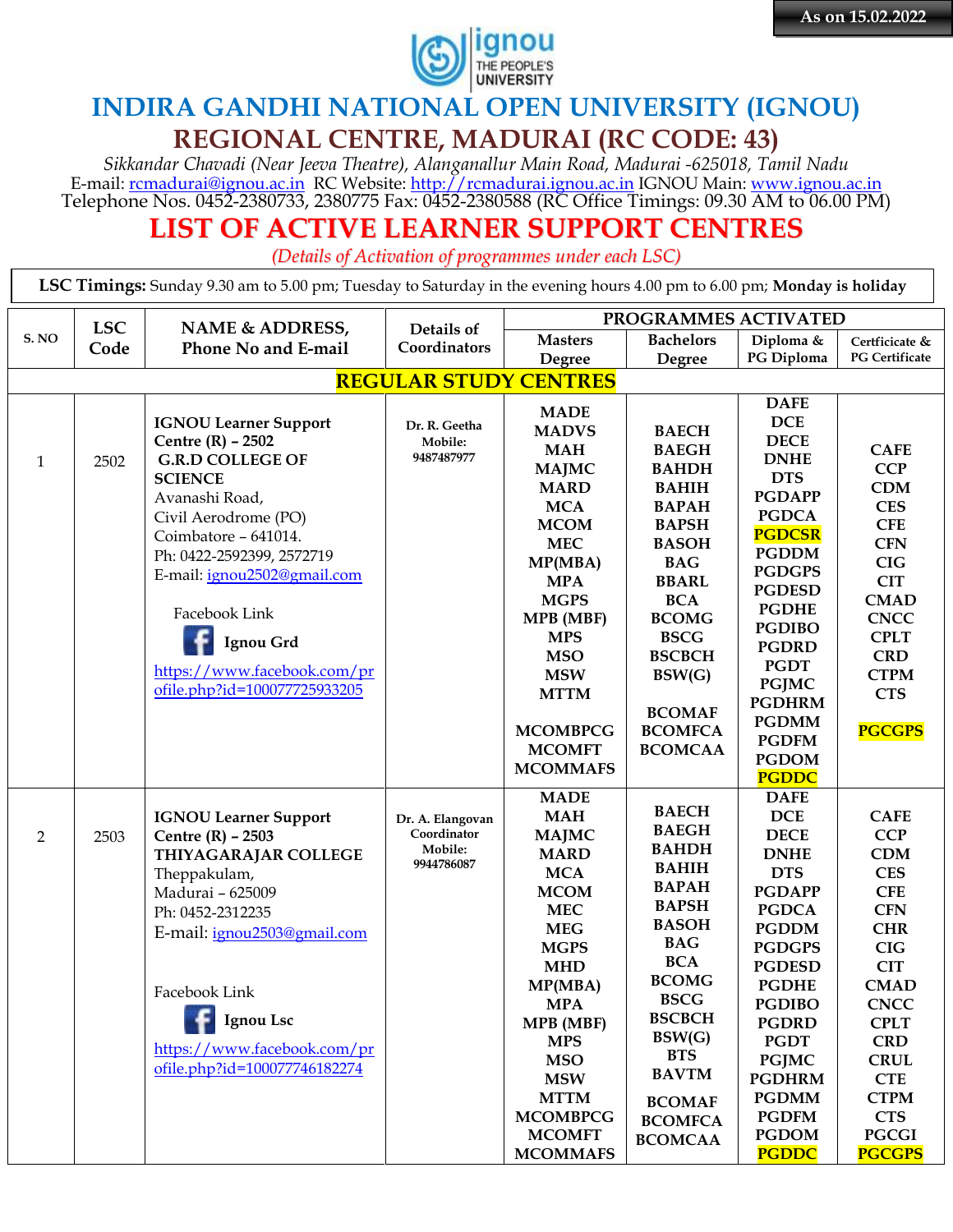| $\mathfrak{B}$ | 2504 | <b>IGNOU Learner Support</b><br>Centre $(R)$ - 2504<br><b>BISHOP HEBER COLLEGE</b><br>P O Box No. 615,<br>Tirichy - 620017<br>Ph: 0431-2772200<br>E-mail: ignou2504@gmail.com<br>Facebook Link<br>IgnouHeber Bhc<br>https://www.facebook.com/pr<br>ofile.php?id=100077560491042                                                                                | Dr. Suresh<br>Frederick<br>Coordinator<br>Mobile<br>9443108000<br>Dr. M.<br>Jayakkumar<br>Asst. Coordinator<br>Mobile:<br>9486917577        | <b>MADVS</b><br><b>MAJMC</b><br><b>MARD</b><br><b>MCA</b><br><b>MCOM</b><br><b>MEG</b><br>MP(MBA)<br>MPB (MBF)<br><b>MSW</b><br><b>MSCENV</b><br><b>MAEOH</b><br><b>MTTM</b><br><b>MCOMBPCG</b><br><b>MCOMFT</b><br><b>MCOMMAFS</b> | <b>BAECH</b><br><b>BAEGH</b><br><b>BAHDH</b><br><b>BAHIH</b><br><b>BAPAH</b><br><b>BAPSH</b><br><b>BASOH</b><br><b>BAG</b><br><b>BCA</b><br><b>BCOMG</b><br><b>BSCG</b><br><b>BSCBCH</b><br>BSW(G)<br><b>BTS</b><br><b>BAVTM</b><br><b>BCOMAF</b><br><b>BCOMFCA</b><br><b>BCOMCAA</b> | <b>DAFE</b><br><b>DCE</b><br><b>DECE</b><br><b>DEVMT</b><br><b>DNHE</b><br><b>DTS</b><br><b>PGDAC</b><br><b>PGDAPP</b><br><b>PGDAST</b><br><b>PGDCA</b><br><b>PGDCOUN</b><br><b>PGDCSR</b><br><b>PGDESD</b><br><b>PGDIBO</b><br><b>PGDRD</b><br><b>PGDT</b><br><b>PGJMC</b><br><b>PGDHRM</b><br><b>PGDMM</b><br><b>PGDFM</b><br><b>PGDOM</b><br><b>PGDEOH</b><br><b>PGDDC</b> | <b>CAFE</b><br><b>CBS</b><br><b>CCITSK</b><br><b>CCP</b><br><b>CDM</b><br><b>CES</b><br><b>CFE</b><br><b>CFN</b><br><b>CIG</b><br><b>CIT</b><br><b>CMAD</b><br><b>CNCC</b><br><b>CPLT</b><br><b>CTE</b><br><b>CTPM</b><br><b>CTRBS</b><br><b>CTS</b> |
|----------------|------|----------------------------------------------------------------------------------------------------------------------------------------------------------------------------------------------------------------------------------------------------------------------------------------------------------------------------------------------------------------|---------------------------------------------------------------------------------------------------------------------------------------------|-------------------------------------------------------------------------------------------------------------------------------------------------------------------------------------------------------------------------------------|---------------------------------------------------------------------------------------------------------------------------------------------------------------------------------------------------------------------------------------------------------------------------------------|-------------------------------------------------------------------------------------------------------------------------------------------------------------------------------------------------------------------------------------------------------------------------------------------------------------------------------------------------------------------------------|------------------------------------------------------------------------------------------------------------------------------------------------------------------------------------------------------------------------------------------------------|
| 4              | 2507 | <b>IGNOU Learner Support</b><br>Centre (R) - 2507<br>V.O.C. COLLEGE<br>Palayamkottai Road,<br>Tuticorin - 628 008.<br>Ph: 0461-2310906<br>E-mail: ignou2507@gmail.com<br>Facebook Link<br>Ignou Vocc Thoothukudi<br>https://www.facebook.com/pr<br>ofile.php?id=100077485464877                                                                                | Dr. C. Veerabahu<br>Coordinator<br>Mobile:<br>9442189898<br>Dr. Jude Christo<br>Cedric<br><b>Asst. Coordinator</b><br>Mobile:<br>9443078887 | <b>MAJMC</b><br><b>MCA</b><br><b>MPA</b><br><b>MSO</b><br>MP<br><b>MARD</b><br><b>MCOM</b>                                                                                                                                          | <b>BAECH</b><br><b>BAEGH</b><br><b>BAHDH</b><br><b>BAHIH</b><br><b>BAPAH</b><br><b>BAPSH</b><br><b>BASOH</b><br><b>BAG</b><br><b>BTS</b><br><b>BCA</b><br><b>BCOMG</b>                                                                                                                | <b>DAQ</b><br><b>DNHE</b><br><b>PGDCA</b><br><b>PGDIBO</b><br><b>PGDHE</b><br><b>PGJMC</b><br><b>PGDRD</b><br><b>PGDDC</b>                                                                                                                                                                                                                                                    | <b>CES</b><br><b>CCP CTPM</b><br><b>CTE</b><br><b>CIG</b><br><b>CFN</b><br><b>CAFE</b><br><b>CTS</b><br><b>CIT</b><br>CGL<br><b>CDM</b>                                                                                                              |
| 5              | 2551 | <b>IGNOU Learner Support</b><br>Centre $(R)$ - 2551<br><b>SREE RAMU COLLEGE OF</b><br><b>ARTS &amp; SCIENCE</b><br>N.M. Sungam, Aliyar Road,<br>Pollachi, Coimbatore Dt-<br>642007, Ph: 04259-286230,<br>286969 E-mail:<br>sreeramucas@yahoo.com<br>Facebook Link<br><b>IGNOU - SRC</b><br>https://www.facebook.com/Sre<br>e-Ramu-college-<br>109513368311693/ | Ms. A. Hema<br>Ambiha<br>Coordinator<br>Mobile:<br>9629166651                                                                               | <b>MCA</b><br>MP(MBA)<br>MPB (MBF)                                                                                                                                                                                                  | <b>BCA</b><br><b>BCOMG</b><br><b>BCOMAF</b><br><b>BCOMFCA</b><br><b>BCOMCAA</b>                                                                                                                                                                                                       | <b>PGDCA</b><br><b>PGDRD</b><br><b>PGDHRM</b><br><b>PGDMM</b><br><b>PGDFM</b><br><b>PGDOM</b>                                                                                                                                                                                                                                                                                 | <b>CCP</b><br><b>CFN</b><br><b>CIG</b><br><b>CIT</b><br><b>CRD</b><br><b>CTPM</b>                                                                                                                                                                    |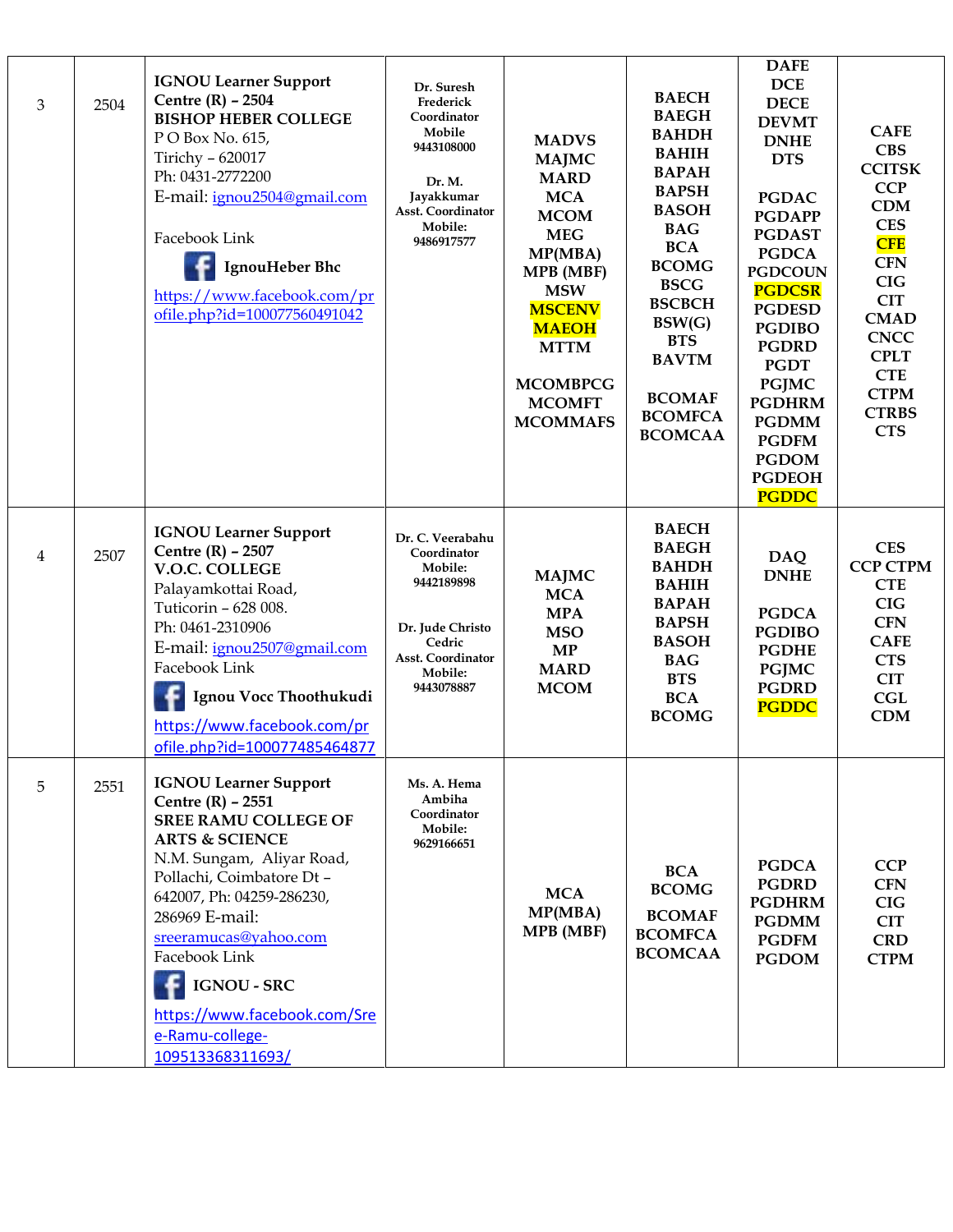| 6 | 2568  | <b>IGNOU Learner Support</b><br>Centre $(R)$ - 2568<br>H.K. ROWTHER HOWDIA<br><b>COLLEGE</b><br>Uthamapalayam - 625533<br>Theni Dt<br>Ph: 04554-265225, 9442032880<br>E-mail:<br>howdia2568@gmail.com<br>Facebook Link<br><b>Ignou Hkrhc</b><br>https://www.facebook.com/pr<br>ofile.php?id=100077706946907                                    | Dr. M. Basheer<br><b>Ahamed Meeran</b><br>Coordinator<br>Mobile:<br>9442032861<br>Dr. K. Shahul<br>Hameed<br><b>Asst. Coordinator</b><br>Mobile:<br>9486828120 | <b>MCA</b><br><b>MCOM</b><br>MP (MBA)<br><b>MPB</b> (MBF) | <b>BAECH</b><br><b>BAEGH</b><br><b>BAHDH</b><br><b>BAHIH</b><br><b>BAPAH</b><br><b>BAPSH</b><br><b>BASOH</b><br><b>BAG</b><br><b>BCA</b><br><b>BCOMG</b><br><b>BTS</b><br><b>BAVTM</b> | <b>DECE</b><br><b>DNHE</b><br><b>PGDCA</b><br><b>PGDHE</b><br><b>PGDIBO</b><br><b>PGDHRM</b><br><b>PGDMM</b><br><b>PGDFM</b><br><b>PGDOM</b> | <b>CAL</b><br><b>CBS</b><br><b>CCP</b><br><b>CES</b><br><b>CFE</b><br><b>CFN</b><br><b>CIB</b><br><b>CIG</b><br><b>CIT</b><br><b>CNCC</b><br><b>CTPM</b><br><b>CTS</b> |
|---|-------|------------------------------------------------------------------------------------------------------------------------------------------------------------------------------------------------------------------------------------------------------------------------------------------------------------------------------------------------|----------------------------------------------------------------------------------------------------------------------------------------------------------------|-----------------------------------------------------------|----------------------------------------------------------------------------------------------------------------------------------------------------------------------------------------|----------------------------------------------------------------------------------------------------------------------------------------------|------------------------------------------------------------------------------------------------------------------------------------------------------------------------|
| 7 | 40032 | <b>IGNOU Learner Support</b><br>Centre (R) - 40032<br>RANI ANNA GOVT.<br><b>COLLEGE FOR WOMEN</b><br>Gandhi Nagar,<br>Tirunelveli - 627 008.<br>E-mail:<br>racignou40032@gmail.com<br>Facebook Link<br><b>Ignou Tirunelveli</b><br>https://www.facebook.com/pr<br>ofile.php?id=100077526561970                                                 | Dr. Saravana<br>Gandhi<br>Coordinator<br>Mobile:<br>9442908041<br>Dr. T.<br>Selvamohan<br>Asst. Coordinator<br>Mobile:<br>9443399613                           |                                                           | <b>BCOMG</b>                                                                                                                                                                           | <b>DPVE</b><br><b>PGDAC</b><br><b>PGDAW</b>                                                                                                  | <b>CBS</b><br><b>CFN</b><br><b>CES</b><br><b>CTE</b><br><b>CTS</b>                                                                                                     |
| 8 | 43016 | <b>IGNOU Learner Support</b><br>Centre (R) - 43016<br><b>VIVEKANANDA COLLEGE</b><br>Tiruvedakam West,<br>Madurai Dt-625234<br>Ph: 04543-260257, E-mail:<br>principal@vivekanandacollege.<br>org ignouvc43016@gmail.com<br>Facebook Link<br>Vivekananda Collge<br><b>Madurai</b><br>https://www.facebook.com/pr<br>ofile.php?id=100077462214922 | Dr. G.<br>Balakrishnan<br>Coordinator<br>Mobile:<br>8124728093                                                                                                 |                                                           | <b>BCOMG</b><br><b>BSCG</b><br><b>BSCBCH</b><br><b>BCOMAF</b><br><b>BCOMFCA</b><br><b>BCOMCAA</b>                                                                                      |                                                                                                                                              | <b>CCP</b><br><b>CIS</b><br><b>CIT</b><br><b>COF</b><br><b>CTE</b><br><b>CTPM</b><br><b>CTS</b>                                                                        |
| 9 | 43052 | <b>IGNOU Learner Support</b><br>Centre (R) - 43052<br><b>SREE SEVUGAN</b><br>ANNAMALAI COLLEGE,<br>Devakottai Extension,<br>Sivagangai (Dt) - 630 303.<br>Mob: 94435 02890<br>E-mail: lsc43052@gmail.com<br>dvkssac@yahoo.co.in<br>Facebook Link<br><b>Ssac Ignou</b><br>https://www.facebook.com/pr<br>ofile.php?id=100078086195580           | Mr. K. Kasi<br>viswanathan<br>Coordinator<br>Mobile:<br>75983 18823<br>73970 87580                                                                             |                                                           | <b>BAECH</b><br><b>BAEGH</b><br><b>BAHDH</b><br><b>BAHIH</b><br><b>BAPAH</b><br><b>BAPSH</b><br><b>BASOH</b><br><b>BAG</b><br><b>BCOMG</b>                                             | <b>PGDRD</b>                                                                                                                                 | <b>CFE</b><br><b>CFN</b><br><b>CIG</b>                                                                                                                                 |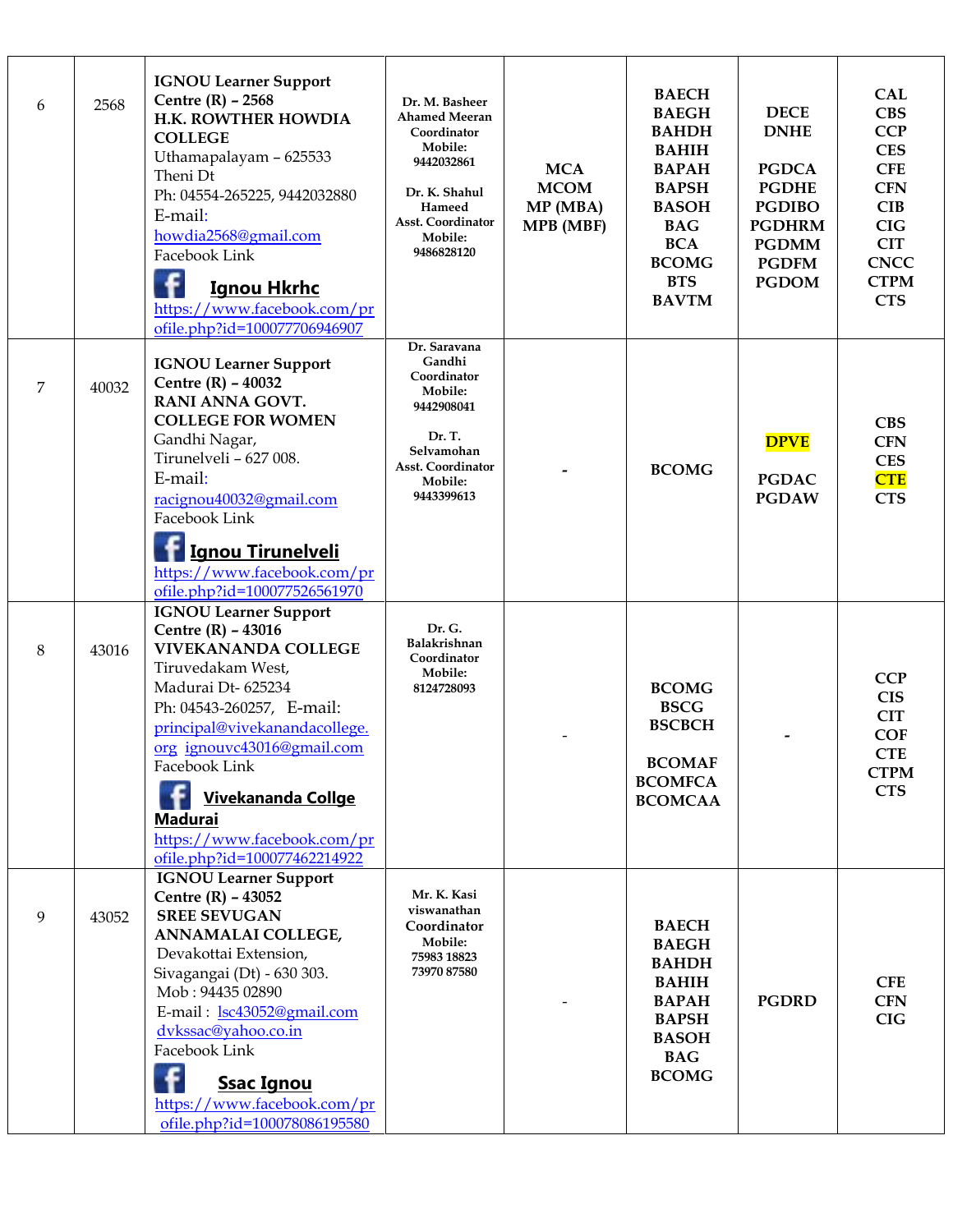| 10 | 43076 | <b>IGNOU Learner Support</b><br>Centre (R) - 43076<br><b>J.J. COLLEGE OF ARTS AND</b><br><b>SCIENCE</b><br>Sivapuram Post,<br>Pudukkottai - 622422<br>Ph: 04322-260103, 261801,<br>261802<br>E-mail: ignou43076@gmail.com<br>jjcollege.pdkt@gmail.com<br>Facebook Link<br><u>Ignou Jjc</u><br>https://www.facebook.com/pr<br>ofile.php?id=100077462214922 | Dr.R. Manimaran<br>Coordinator<br>Mobile:<br>9865947655,<br>8144433867<br>Dr. S.J. Sathish<br>Aaron Joseph<br><b>Asst. Coordinator</b><br>Mobile:<br>9842472754 |                                                                  | <b>BAECH</b><br><b>BAEGH</b><br><b>BAHDH</b><br><b>BAHIH</b><br><b>BAPAH</b><br><b>BAPSH</b><br><b>BASOH</b><br><b>BAG</b><br><b>BCOMG</b>           |                                                                              | <b>CFE</b><br><b>CIT</b><br><b>CBS</b><br><b>CNM</b><br><b>CTS</b>                                              |
|----|-------|-----------------------------------------------------------------------------------------------------------------------------------------------------------------------------------------------------------------------------------------------------------------------------------------------------------------------------------------------------------|-----------------------------------------------------------------------------------------------------------------------------------------------------------------|------------------------------------------------------------------|------------------------------------------------------------------------------------------------------------------------------------------------------|------------------------------------------------------------------------------|-----------------------------------------------------------------------------------------------------------------|
| 11 | 43078 | <b>IGNOU Learner Support</b><br>Centre (R) - 43078<br><b>BON SECOURS COLLEGE</b><br><b>FOR WOMEN</b><br>Vilar Byepass Road<br>Thanjavur - 613 006<br>Ph: 04362-257447<br>E-mail: ignou43078@gmail.com<br>Facebook Link<br><b>Ignou Bon Secours</b><br><b>Thanjavur</b><br>https://www.facebook.com/pr<br>ofile.php?id=100077647638739                     | Ms. Kathiroli<br>Coordinator<br>Ph: 9865542536                                                                                                                  | <b>MCOM</b><br><b>MEG</b><br><b>MSW</b>                          | <b>BAECH</b><br><b>BAEGH</b><br><b>BAHDH</b><br><b>BAHIH</b><br><b>BAPAH</b><br><b>BAPSH</b><br><b>BASOH</b><br><b>BAG</b><br><b>BCOMG</b><br>BSW(G) | <b>DCE</b><br><b>DTS</b><br><b>DVAPFV</b><br><b>PGDIBO</b><br><b>PGDCOUN</b> | <b>CAL</b><br><b>CBS</b><br><b>CCITSK</b><br><b>CCP</b><br><b>CFE</b><br><b>CIG</b><br><b>CTE</b><br><b>CTS</b> |
| 12 | 43080 | <b>IGNOU Learner Support</b><br>Centre (R) - 43080<br><b>G.T.N. ARTS COLLEGE</b><br>G.T.N. Nagar<br>Karur Road<br>Dindigul - 624005<br>Ph: 0451-2431299<br>E-mail: ignougtnlsc@gmail.com<br>Facebook Link<br><b>Ignou Gtn</b><br>https://www.facebook.com/pr<br>ofile.php?id=100078004262429                                                              | Dr. M.<br>Muruganandam<br>Coordinator<br>Mobile:<br>9952863060<br>Dr. J.<br>Murugapandi<br><b>Asst. Coordinator</b><br>Mobile<br>9789697266                     | <b>MCOM</b>                                                      | <b>BCOMG</b>                                                                                                                                         | <b>PGDAC</b>                                                                 | <b>CCITSK</b><br><b>CFE</b><br><b>CFN</b><br><b>CNM</b><br><b>CBS</b>                                           |
| 13 | 43084 | <b>IGNOU Learner Support</b><br>Centre (R) - 43084<br><b>SREE NARAYANA GURU</b><br><b>COLLEGE</b><br>Palakkad Main Road, KG<br>Chavadi, Coimbatore - 641105<br>Ph: 0422-2656371<br>E-mail:<br>sngcignou43084@gmail.com<br>Facebook Link<br><b>Ignou Sngc Coimbatore</b><br>https://www.facebook.com/pr<br>ofile.php?id=100078012691751                    | Dr. I.<br>Mariya Yesuraja<br>Coordinator<br>Mobile:<br>9944800192<br>Mr. A. Bellaro<br>John Regan<br>Asst. Coordinator<br>Mobile<br>9786815894                  | <b>MAPC</b><br><b>MCOM</b><br><b>MEG</b><br><b>MSW</b><br>MSW(C) | <b>BAECH</b><br><b>BAEGH</b><br><b>BAHDH</b><br><b>BAHIH</b><br><b>BAPAH</b><br><b>BAPSH</b><br><b>BASOH</b><br><b>BAG</b><br>BSW(G)<br><b>BCOMG</b> | <b>DEVMT</b><br><b>DNHE</b><br><b>PGDCOUN</b>                                | <b>CBS</b><br>CIG<br><b>CFE</b><br><b>CFN</b><br><b>CNM</b><br><b>CRD</b>                                       |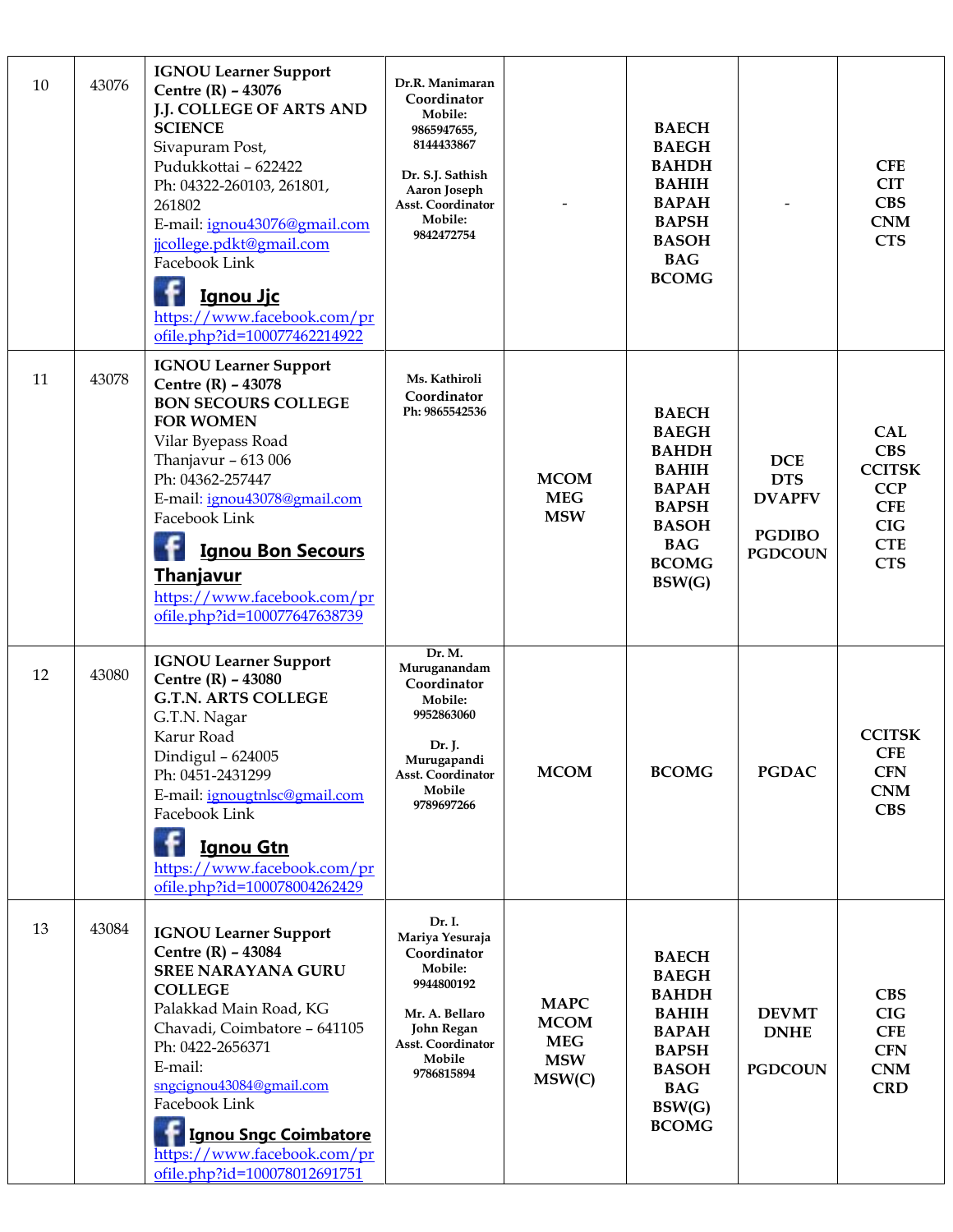| 14        | 43086 | <b>IGNOU Learner Support</b><br>Centre (R) - 43086<br>The Gandhigram Rural<br>Institute,<br>(Deemed to be University),<br>Gandhigram - 624 302<br>Dindigul District, Tamil Nadu.<br>Ph: 0451-2452371-76<br>E-mail: ignou43086@gmail.com<br>Facebook Link<br><b>Ignou Lsc Gri</b><br>https://m.facebook.com/profil<br>e.php?id=100077893246699  | Dr. R. Sahul<br>Hameed<br>Coordinator<br>Mobile:<br>8300157893                                                                     | <b>MSCDFSM</b>                                                                                                                                                                                       |                                                                            | <b>DDT</b><br><b>DIR</b><br><b>DECE</b><br><b>DVAPFV</b><br><b>DWM</b><br><b>PGDDM</b>                                                                                                                                                                                         | <b>COF</b><br><b>CDM</b><br><b>CBS</b><br><b>CNCC</b><br><b>CFN</b>                                                                                                                                                                                                                                                                                  |
|-----------|-------|------------------------------------------------------------------------------------------------------------------------------------------------------------------------------------------------------------------------------------------------------------------------------------------------------------------------------------------------|------------------------------------------------------------------------------------------------------------------------------------|------------------------------------------------------------------------------------------------------------------------------------------------------------------------------------------------------|----------------------------------------------------------------------------|--------------------------------------------------------------------------------------------------------------------------------------------------------------------------------------------------------------------------------------------------------------------------------|------------------------------------------------------------------------------------------------------------------------------------------------------------------------------------------------------------------------------------------------------------------------------------------------------------------------------------------------------|
| <b>RC</b> | 4300  | <b>IGNOU REGIONAL CENTRE</b><br>Sikkandar Chavadi<br>Alanganallur Road,<br>Madurai Dt - 625018<br>Ph: 0452-2380775<br>E-mail: rcmadurai@ignou.ac.in<br>Facebook Link<br><b>Ignou RC Madurai</b><br>https://www.facebook.com/ig<br>nou.rcmadurai.1                                                                                              | Coordinator<br>Ph: 0452-<br>2380733                                                                                                | <b>MACSR</b><br><b>MADVS</b><br><b>MAEOH</b><br><b>MAER</b><br><b>MAFCS</b><br><b>MAGD</b><br><b>MAJY</b><br><b>MASS</b><br><b>MAUD</b><br><b>MAUS</b><br><b>MAWGS</b><br><b>MSCIS</b><br><b>MSK</b> | <b>BAG</b><br><b>BAPFHMH</b><br><b>BASKH</b><br><b>BAUDH</b><br><b>BCA</b> | <b>DPVE</b><br><b>DTG</b><br><b>DTH</b><br><b>DSCDM</b><br><b>DUL</b><br><b>PGDAE</b><br><b>PGDAW</b><br><b>PGDDC</b><br><b>PGDCSR</b><br><b>PGDEOH</b><br><b>PGDET</b><br><b>PGDDVS</b><br><b>PGDFCS</b><br><b>PGDMIDI</b><br><b>PGDUPDL</b><br><b>PGDSS</b><br><b>PGDWGS</b> | <b>ACPSD</b><br><b>CAL</b><br><b>CCITSK</b><br><b>CGAS</b><br><b>CFE</b><br><b>CFL</b><br><b>CGL</b><br>CL<br><b>CKLC</b><br><b>CLTA</b><br><b>CMAD</b><br><b>CPATHA</b><br><b>CPEL</b><br><b>CPVE</b><br><b>CRUL</b><br><b>CSLC</b><br><b>CSWM</b><br><b>CSWATT</b><br><b>CUL</b><br><b>PGCAE</b><br><b>PGCCC</b><br><b>PGCIATIVI</b><br><b>SSB</b> |
|           | 43000 |                                                                                                                                                                                                                                                                                                                                                |                                                                                                                                    |                                                                                                                                                                                                      |                                                                            | <b>DTH</b>                                                                                                                                                                                                                                                                     |                                                                                                                                                                                                                                                                                                                                                      |
|           | 43015 |                                                                                                                                                                                                                                                                                                                                                |                                                                                                                                    | <b>MAPC</b><br><b>MBA</b>                                                                                                                                                                            | <b>BAG</b>                                                                 |                                                                                                                                                                                                                                                                                |                                                                                                                                                                                                                                                                                                                                                      |
|           |       |                                                                                                                                                                                                                                                                                                                                                |                                                                                                                                    | PROGRAMME STUDY CENTRES                                                                                                                                                                              |                                                                            |                                                                                                                                                                                                                                                                                |                                                                                                                                                                                                                                                                                                                                                      |
| 15        | 2516P | <b>IGNOU Learner Support</b><br>Centre $(P)$ - 2516<br><b>SRI RAMAKRISHNA</b><br><b>MISSION VIDYA. COLLEGE</b><br>OF EDUCATION<br>Periyanayakenpalayam<br>Coimbatore Dt - 641020<br>Mobile: 8012533915<br>E-mail: ignou2516@gmail.com<br>Facebook Link<br><b>Ignou Srkv Coe</b><br>https://www.facebook.com/pr<br>ofile.php?id=100077676767025 | Dr. Subramonian<br>Coordinator (P)<br>Mobile:<br>9487023668<br>Dr. M. Jagadesh<br>Asst. Coordinator<br>(P)<br>Mobile<br>9843931342 | <b>MA(EDU)</b><br>MAAE#                                                                                                                                                                              | <b>BED</b>                                                                 | <b>PGDAE</b><br><b>PGDPPED</b><br><b>PGDET</b><br><b>PGDEMA</b><br><b>PGDSLM</b>                                                                                                                                                                                               | <b>CIG</b><br><b>PGCAE</b><br><b>PGCIATIVI</b>                                                                                                                                                                                                                                                                                                       |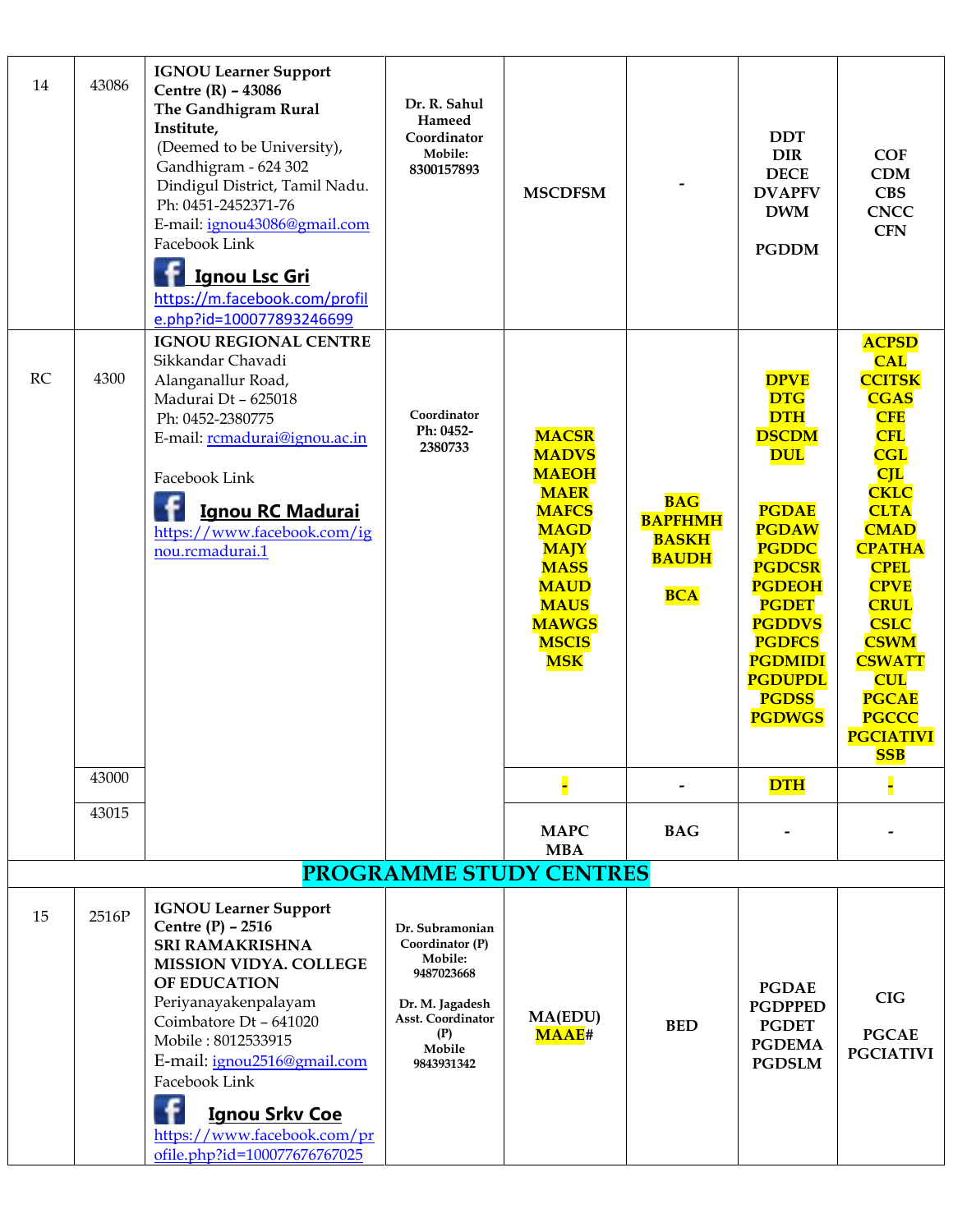| 16 | 2525P                        | <b>IGNOU Learner Support</b><br>Centre (P) - 2525<br><b>COLLEGE OF NURSING</b><br>SRI RAMAKRISHNA INST.<br>OF PARAMEDICAL<br>SCIENCES, New Sidhapudur,<br>Coimbatore - 641 044.<br>Phone: +91-422-4500161,<br>4500162, 2247756 Email:<br>con_sripms_cbe@yahoo.co.in<br>Facebook Link<br><b>Ignou Lsc Sripms</b><br>https://www.facebook.com/pr<br>ofile.php?id=100077653757830 | Prof.<br>Girijakumari S.<br>Coordinator (P)<br>Mobile:<br>8778040248      |                                                      | BSC(N)PB                   |              |                                        |  |
|----|------------------------------|--------------------------------------------------------------------------------------------------------------------------------------------------------------------------------------------------------------------------------------------------------------------------------------------------------------------------------------------------------------------------------|---------------------------------------------------------------------------|------------------------------------------------------|----------------------------|--------------|----------------------------------------|--|
| 17 | 2529P                        | <b>IGNOU Learner Support</b><br>Centre (P) - 2529<br>Madurai Medical College,<br>Gandhi Nagar (PO)<br>Madurai - 625020.<br>Phone: 0452-2532535<br>Email: deanmdu@gmail.com                                                                                                                                                                                                     | Coordinator I/c.<br>Ph: 0452-<br>2532535                                  |                                                      |                            | PGDMCH*      |                                        |  |
|    | <b>SPECIAL STUDY CENTRES</b> |                                                                                                                                                                                                                                                                                                                                                                                |                                                                           |                                                      |                            |              |                                        |  |
| 18 | 2541                         | <b>IGNOU Learner Support</b><br>Centre (J) - 2541<br><b>CENTRAL PRISON</b><br>(Only for Jail Inmates)<br>Coimbatore -641018<br>Ph: 0422-2307218<br>E-mail: tncp.cbe@gov.in<br>cpcbe18@gmail.com                                                                                                                                                                                | Mrs. M. Urmila<br>Coordinator &<br>Superintendent<br>of Prisons           | <b>MEC</b><br><b>MPA</b><br><b>MPS</b><br><b>MSO</b> | <b>BAG</b><br><b>BCOMG</b> | <b>PGDDM</b> | <b>CFN</b>                             |  |
| 19 | 2550J                        | <b>IGNOU Learner Support</b><br>Centre (J) - 2550<br><b>CENTRAL PRISON</b><br>(Only for Jail Inmates)<br>Trichy - 620020<br>Ph: 0431-2333212<br>E-mail: supdtcjl@gmail.com                                                                                                                                                                                                     | Mr. M.<br>Senthilkumar<br>Coordinator &<br>Superintendent<br>of Prisons   | <b>MEC</b><br><b>MPA</b><br><b>MPS</b><br><b>MSO</b> | <b>BAG</b><br><b>BCOMG</b> | <b>PGDDM</b> | <b>CES</b><br><b>CFN</b><br><b>CTS</b> |  |
| 20 | 43070J                       | <b>IGNOU Learner Support</b><br>Centre (J) - 43070<br><b>CENTRAL PRISON</b><br>(Only for Jail Inmates)<br>Madurai-625 016.<br>Ph: 0452-2360031<br>E-mail: cpmdu16@gmail.com                                                                                                                                                                                                    | Mr. S.<br>Vasanthakannan<br>Coordinator &<br>Superintendent<br>of Prisons | <b>MEC</b><br><b>MPA</b><br><b>MPS</b><br><b>MSO</b> | <b>BAG</b><br><b>BCOMG</b> |              | <b>CFN</b><br><b>CFE</b>               |  |